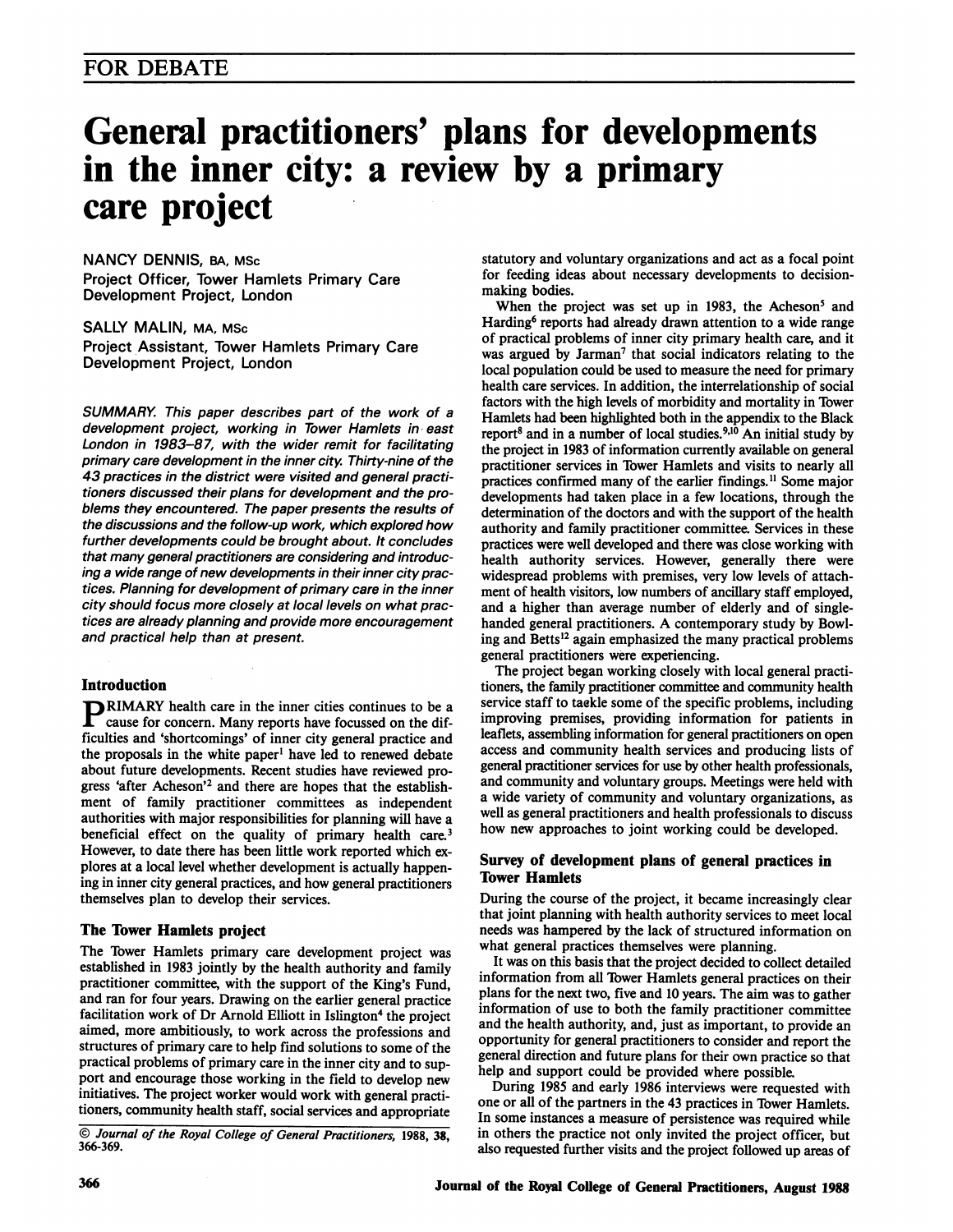## N. Dennis and S. Malin

concern. Of the 43 practices four did not take part, but two of these had been seen on other occasions. Using a semi-structured questionnaire questions were asked about practice catchment areas and these were mapped; organization of services and plans for development; aspects of practice management; present and proposed staffing and training needs; reception cover and information for patients; liaison arrangements with community health, hospitals, social services and voluntary organizations; existing premises; and plans for the future. Discussions lasted from half-an-hour to three hours.

#### Findings of the survey

A major finding was that two-thirds of the practices had plans for development of services and therefore the discussion with the project worker and the follow-up work was genuinely useful to many practices. For some it offered an opportunity to review the direction of the practice and to help turn tentative ideas into firm plans. For general practitioners new to the district it also was an opportunity to find out about local contacts and groups. In other practices major changes were discussed and further contacts arranged, to discuss, for example, practice nurses, new premises, use of the community mail run which called at a few practices, or long term retirement plans. The project was also able to follow up many of the problems identified by general practitioners.

The main findings of the interviews with the 39 practices are listed below and related to statistics about all 43 practices where appropriate.

#### Plans for development

Twenty-six practices, 67% of those surveyed, had plans for service development. These varied widely and included developing preventive and practice nurse activities  $-$  such as geriatric screening, a hypertension clinic and child health sessions  $-$  and new initiatives to meet ethnic health care needs. These practices included the larger practices which had already made major changes, but also several small practices, some of which were not well known to community health staff. In addition, 21 practices (54%) were planning to move or to improve their current premises.

#### Practice organization

There was considerable variation in practice organization within Tower Hamlets. In 1986, 67% of the 43 practices (29 practices) had a walk-in, wait-your-turn system which some practices thought was appreciated by patients while other practices said an appointment system would not work for organizational reasons. Four practices had no receptionist and a further 17 (4007) had limited part-day reception cover. In discussion with the practices, some had not realized that these arrangements might make communication more difficult with other health staff whose daily timetable was different.

Thirteen practices had age-sex registers and two had a computer. Five of the 43 practices (12%) had attached health visitors and another five practices employed a practice nurse. Over half the practices (21) said they would like clearer arrangements for attachment of or liaison with nursing staff, and this was an area in which considerable concern was voiced.

#### Practice premises

Over half of the practices visited were planning to move or to improve their current premises. In fact, problems with small, poor quality rented premises were seen as the major stumbling block to further developments. There was often little waiting space, cramped examination facilities, no treatment room or

office space and poor toilet facilities for both staff and patients. The general practitioners had real difficulties in acquiring new sites and in dealing with the local authority, who owned over 80% of the land, and who had little understanding of possible financing mechanisms. The active help of the family practitioner committee and the Medical Architectural Research Unit's practice premises unit was much valued. Over two-thirds of premises were owned by the local authority, and the majority of these practices had full repairing leases which meant that the leaseholder, the general practitioner, was responsible for structure, maintenance and any improvement. This was not conducive to the optimum use of existing financing arrangements. In particular the improvement grant system was often not seen as appropriate when the premises were, for example, a small local authority flat in a block, held on a short-term lease.

#### Personnel

Major personnel changes were taking place in many practices, in particular the appointment of young, locally trained general practitioners, with the formal policy support of the family practitioner committee. This was leading to new developments and new ways of working in many practices and to interest in developing clearer protocols for joint working with hospital and community health services. Several practices were growing rapidly and major changes had taken place since 1979. In particular there were more women doctors, a lower average age, and more group practices (Table 1).

Table 1. Changes in partnership size and age and sex of general practitioners in Tower Hamlets between January 1979 and January 1987.

|                       | Percentage of GPs  |                    |
|-----------------------|--------------------|--------------------|
|                       | 1979<br>$(n = 82)$ | 1987<br>$(n = 91)$ |
| Number in partnership |                    |                    |
| One                   | 27                 | 16                 |
| Two                   | 37                 | 18                 |
| <b>Three</b>          | 24                 | 36                 |
| Four                  | 5                  | 18                 |
| Five                  | ο                  | 5                  |
| Six or more           | 7                  | $\overline{z}$     |
| Age (years)           |                    |                    |
| Under 30              | 1                  | 3                  |
| $30 - 39$             | 14                 | 36                 |
| $40 - 49$             | 23                 | 20                 |
| $50 - 59$             | 26                 | 21                 |
| 60-69                 | 27                 | 11                 |
| $70+$                 | 9                  | 9                  |
| Sex                   |                    |                    |
| Men                   | 84                 | 76                 |
| Women<br>ż            | 16                 | 24                 |

Source: City and East London family practitioner committee.

#### Facilities and services

Facilities and services available to patients in Tower Hamlets varied greatly. In part this was said to reflect differences in need. Providing appropriate services for the inner city population was recognized as especially difficult. Very high consultation and visiting rates were recorded in some practices: some general practitioners reported regularly seeing 30-40 patients per morning surgery. Annual turnover rates of over 15% were reported because of high mobility and this added to the difficulty of maintaining record systems and communicating with hospitals.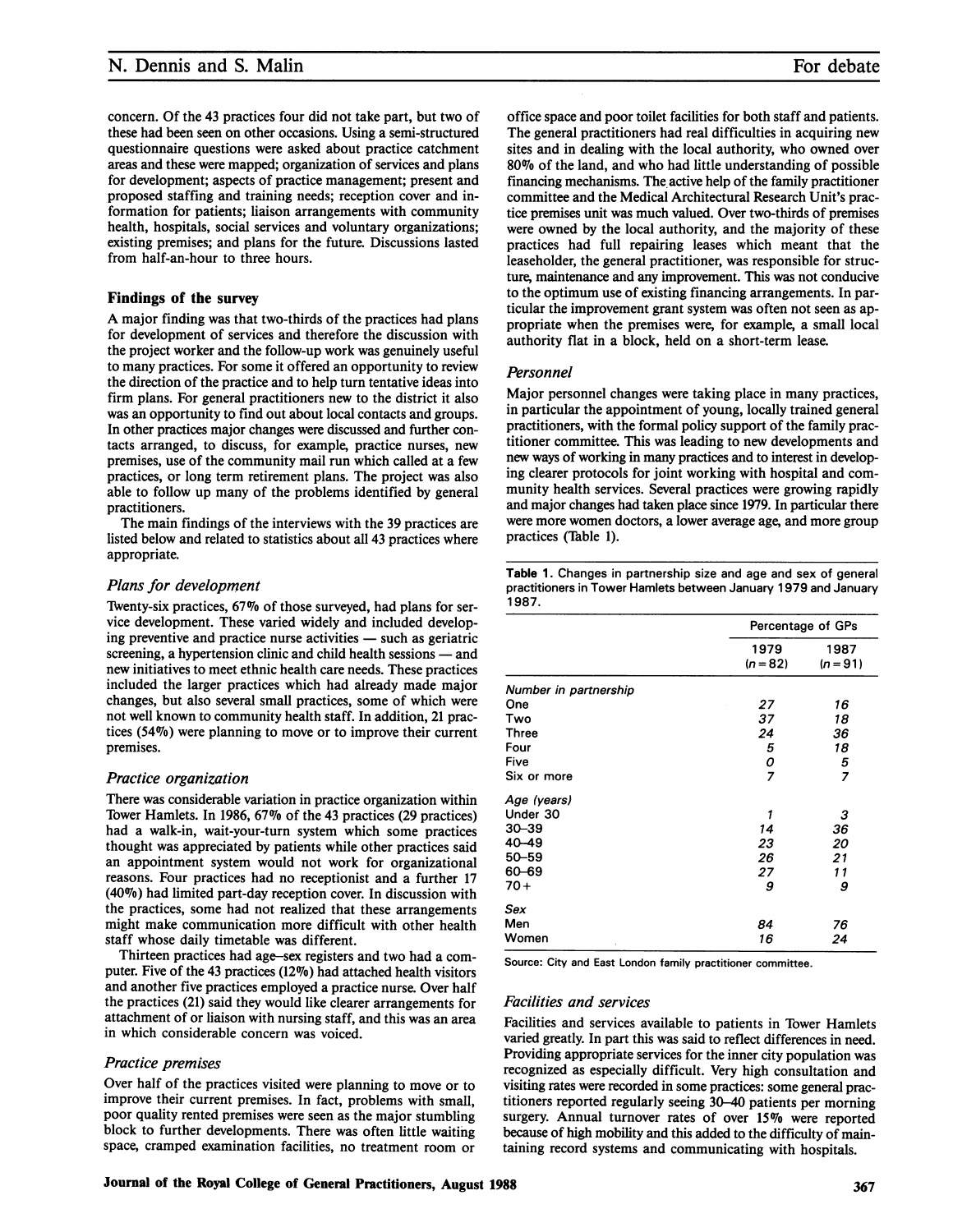Language and cultural difficulties were frequently mentioned, and no official interpreting service for general practitioners was available, although the health authority provided a service in some community health clinics.

Thirteen practices had a card or some written information for patients but 26 of the practices surveyed (67%) had no written information about services to give to their patients. No practice or health centre had a patient participation group.

#### Practice areas

Attention has been focussed in the past on the overlap of practice areas in the inner city. We found there was considerable variation in practice catchment arrangements. Ten practices had clearly defined local boundaries for new patients, in some cases marked on maps by street, 18 had defined but less discrete areas within part of Tower Hamlets and <sup>11</sup> had wide practice limits. Some practices said they wished to provide continuity of care for patients of high mobility. Others wished to provide care for specific needs: the homeless, students or those with particular language needs. Fifteen practices, some on the borders of the district, might retain long-term patients who moved outside the health district even if this were a considerable distance. In two areas in particular there was little choice of doctor for patients. A few general practitioners were unclear about which area their practice covered and some did not know the location of other neighbouring practices and had not met local colleagues or other health care workers.

### Contact with other organizations

There seemed to be confusion in many practices about what the health authority policies and plans were for local services, and in addition a perceived lack of regular information about secondary care services, including names of consultants, changes in services, open access services available and waiting times. Many practices still worked without close contact with other community health staff, social workers or voluntary organizations. Thirtythree practices, 85% of those surveyed, said they had little or no contact with voluntary organizations. Others mentioned a total of 14 local voluntary organizations. One health centre had a social worker located in the building on a part-time basis.

## Facilitating development

During the survey the project followed up many of the practical needs put to it, and the main findings were presented to general practitioners at a postgraduate centre seminar and at a meeting attended by over 60 general practitioners, family practitioner committee and health authority members and senior staff, community council representatives and others. The meetings discussed possible recommendations for improving communication and planning. The findings and recommendations were also put to the community unit management team.

The aim was to discuss how general practices and community health services could develop joint approaches and to identify how statutory health authorities could work with primary care providers to meet inner city health needs.

## **Conclusions**

A number of important conclusions can be drawn from this survey and the follow-up activity. First, many developments being planned for inner city general practices are not adequately discussed or supported. Many have major implications for the future joint planning of primary and secondary care. In its reports the project has outlined some of the recent changes known to have taken place in general practice organization, age structure and service development in Tower Hamlets. This survey revealed that broad statistical overviews are likely to miss many planned local developments and therefore give a misleading picture of the state of primary health care in inner cities. In this context too, the policy of encouraging change by exhortation and financial incentives, some of which may be inappropriate, is somewhat misleading: the desire to change is often already there. What is lacking, rather, is the necessary practical support, resources and encouragement to enable plans to be carried through.

A second major conclusion is the need to draw this kind of information together for use as a tool for health authorities when planning secondary care services as well as community health services. It is vital that collaboration is developed at local levels if real improvements in local health care services, in which inner city general practitioners play a major part, are to be achieved.

The final conclusion concerns the considerable variations between practices noted above. Although the majority of the practices worked to provide a higher quality service for their patients, they varied in their ideas of how to do this and their practical knowledge of the mechanisms — principally organizational and  $f$ inancial  $-$  by which desired goals might be achieved. In practical terms, this highlights the crucial importance of ensuring an equitable dissemination of support and resources between different practices. Development of policies to address this issue can only be made easier by the collection and use of the kind of information assembled in this survey.

### The context

All these points need to be considered in two contexts: one is the constant day-to-day pressure, heavy workloads and poor working conditions that often allow the inner city general practitioner little time, energy or encouragement for further development. The second is the enormous scope for clearer thinking and joint strategies to link primary and secondary care in the inner city, and in relation to this the important role that health authorities and family practitioner committees have in supporting developments and change.

Some major studies have shown that change and development in general practice may come about as a result of peer influence<sup>13</sup> and review.<sup>14</sup> The influence of feeding back some available indications of work patterns and performance has been noted.'5 Local groups are obviously valued.'6 Stocking, looking at the process of innovation and change in the NHS, identified the importance of a 'product champion',<sup>17</sup> from whatever source and combination of circumstances, and there are obvious examples in some inner city general practices. However, Horder and colleagues in their review of influences on general practitioners,<sup>18</sup> pointed out that a variety of factors may be relevant. This project in Tower Hamlets and others such as the Camberwell project have found that many inner city practices are planning developments, but what is needed is practical and acceptable facilitation and encouragement, backed by joint policies and resources, to combat the inner city deprivation that can affect practices as much as patients.

#### References

- 1. Secretaries of State for Social Services, Wales, Northern Ireland and Scotland. Promoting better health. The Government's programme for improving primary care (Cm 249). London: HMSO, 1987.
- 2. Rhodes G, Prashar U, Young K. Primary health care in the inner cities: after Acheson. London: Policy Studies Institute in Association with King Edward's Hospital Fund for London, 1986.